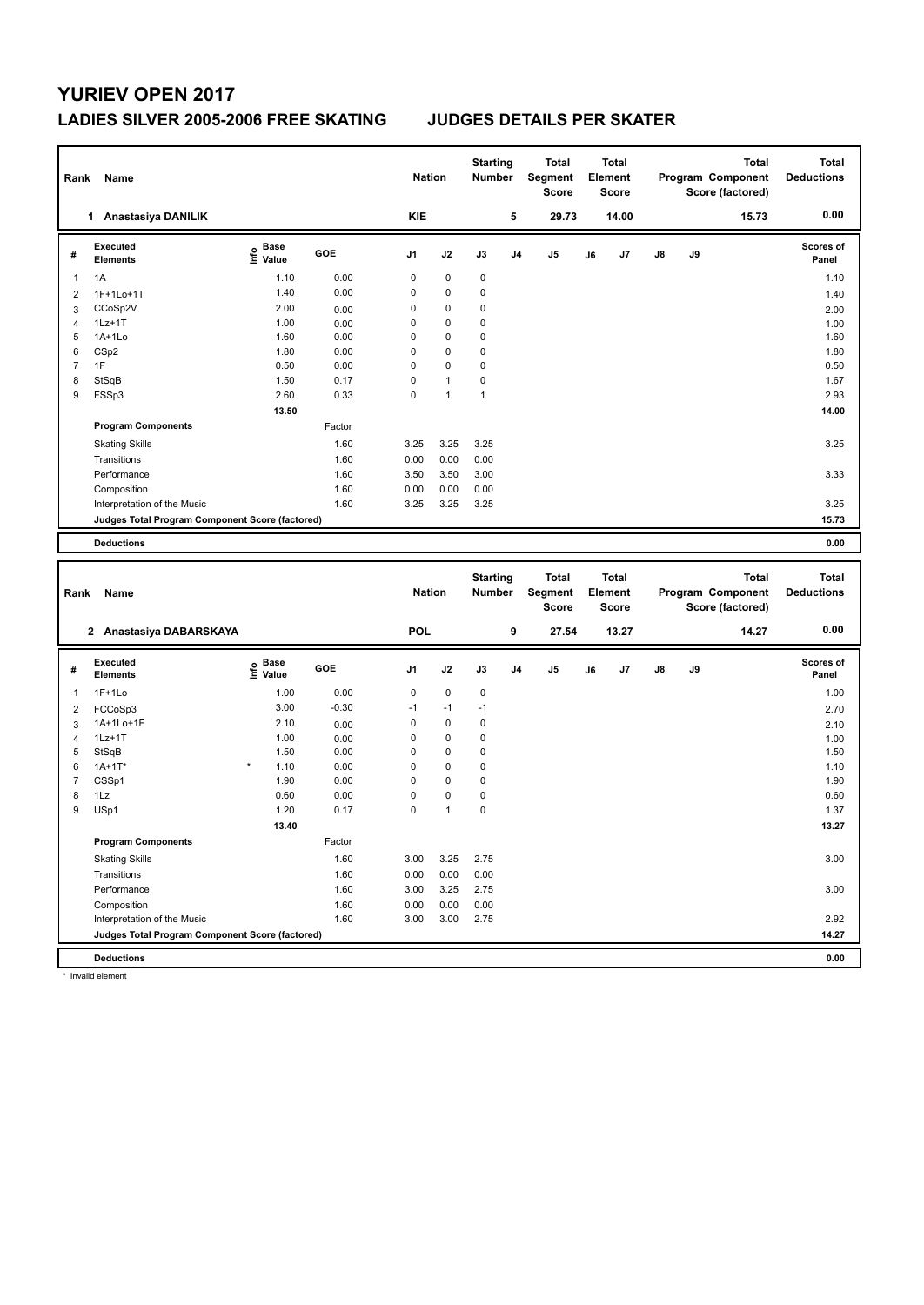### **LADIES SILVER 2005-2006 FREE SKATING JUDGES DETAILS PER SKATER**

| Rank           | Name                                            |                                           |         | <b>Nation</b> |                | <b>Starting</b><br>Number |                | <b>Total</b><br>Segment<br><b>Score</b> |    | Total<br>Element<br>Score |    |    | Total<br>Program Component<br>Score (factored) | <b>Total</b><br><b>Deductions</b> |
|----------------|-------------------------------------------------|-------------------------------------------|---------|---------------|----------------|---------------------------|----------------|-----------------------------------------|----|---------------------------|----|----|------------------------------------------------|-----------------------------------|
|                | 3 Mariyka SOLOVEY                               |                                           |         | <b>KIE</b>    |                |                           | 1              | 27.17                                   |    | 12.10                     |    |    | 15.07                                          | 0.00                              |
| #              | <b>Executed</b><br><b>Elements</b>              | e Base<br>E Value                         | GOE     | J1            | J2             | J3                        | J4             | J5                                      | J6 | J7                        | J8 | J9 |                                                | <b>Scores of</b><br>Panel         |
| 1              | $1F+1Lo$                                        | 1.00                                      | 0.00    | $\pmb{0}$     | $\mathbf 0$    | $\mathbf 0$               |                |                                         |    |                           |    |    |                                                | 1.00                              |
| 2              | CSSpB                                           | 1.60                                      | 0.00    | 0             | 0              | $\pmb{0}$                 |                |                                         |    |                           |    |    |                                                | 1.60                              |
| 3              | 1A                                              | 1.10                                      | 0.00    | 0             | $\pmb{0}$      | $\mathbf 0$               |                |                                         |    |                           |    |    |                                                | 1.10                              |
| $\overline{4}$ | StSqB                                           | 1.50                                      | 0.00    | 0             | $\pmb{0}$      | $\mathbf 0$               |                |                                         |    |                           |    |    |                                                | 1.50                              |
| 5              | $1A+1T$                                         | 1.50                                      | 0.00    | $\mathbf 0$   | 0              | $\mathbf 0$               |                |                                         |    |                           |    |    |                                                | 1.50                              |
| 6              | SSp2                                            | 1.60                                      | 0.00    | $\mathbf 0$   | 0              | $\mathbf 0$               |                |                                         |    |                           |    |    |                                                | 1.60                              |
| $\overline{7}$ | 1F                                              | 0.50                                      | 0.00    | $\mathbf 0$   | 0              | $\mathbf 0$               |                |                                         |    |                           |    |    |                                                | 0.50                              |
| 8              | 1S+1T+1Lo                                       | 1.30                                      | 0.00    | $\mathbf 0$   | 0              | $\mathbf 0$               |                |                                         |    |                           |    |    |                                                | 1.30                              |
| 9              | CCoSp1                                          | 2.00                                      | 0.00    | $\mathbf 0$   | 0              | $\pmb{0}$                 |                |                                         |    |                           |    |    |                                                | 2.00                              |
|                |                                                 | 12.10                                     |         |               |                |                           |                |                                         |    |                           |    |    |                                                | 12.10                             |
|                | <b>Program Components</b>                       |                                           | Factor  |               |                |                           |                |                                         |    |                           |    |    |                                                |                                   |
|                | <b>Skating Skills</b>                           |                                           | 1.60    | 3.25          | 3.25           | 3.00                      |                |                                         |    |                           |    |    |                                                | 3.17                              |
|                | Transitions                                     |                                           | 1.60    | 0.00          | 0.00           | 0.00                      |                |                                         |    |                           |    |    |                                                |                                   |
|                | Performance                                     |                                           | 1.60    | 3.25          | 3.25           | 3.00                      |                |                                         |    |                           |    |    |                                                | 3.17                              |
|                | Composition                                     |                                           | 1.60    | 0.00          | 0.00           | 0.00                      |                |                                         |    |                           |    |    |                                                |                                   |
|                | Interpretation of the Music                     |                                           | 1.60    | 3.25          | 3.00           | 3.00                      |                |                                         |    |                           |    |    |                                                | 3.08                              |
|                | Judges Total Program Component Score (factored) |                                           |         |               |                |                           |                |                                         |    |                           |    |    |                                                | 15.07                             |
|                |                                                 |                                           |         |               |                |                           |                |                                         |    |                           |    |    |                                                |                                   |
|                | <b>Deductions</b>                               |                                           |         |               |                |                           |                |                                         |    |                           |    |    |                                                | 0.00                              |
|                |                                                 |                                           |         |               |                |                           |                |                                         |    |                           |    |    |                                                |                                   |
|                |                                                 |                                           |         |               |                | <b>Starting</b>           |                | <b>Total</b>                            |    | <b>Total</b><br>Element   |    |    | <b>Total</b>                                   | <b>Total</b>                      |
| Rank           | Name                                            |                                           |         | <b>Nation</b> |                | <b>Number</b>             |                | Segment<br><b>Score</b>                 |    | Score                     |    |    | Program Component<br>Score (factored)          | <b>Deductions</b>                 |
|                | 4 Sonya KLIMENKO                                |                                           |         | <b>KHR</b>    |                |                           | $\mathbf{2}$   | 27.16                                   |    | 12.63                     |    |    | 14.53                                          | 0.00                              |
|                |                                                 |                                           |         |               |                |                           |                |                                         |    |                           |    |    |                                                |                                   |
| #              | Executed<br><b>Elements</b>                     | $\frac{e}{E}$ Base<br>$\frac{e}{E}$ Value | GOE     | J1            | J2             | J3                        | J <sub>4</sub> | J <sub>5</sub>                          | J6 | J7                        | J8 | J9 |                                                | <b>Scores of</b><br>Panel         |
| 1              | 1A+1Lo+1F                                       | 2.10                                      | 0.00    | 0             | $\mathbf 0$    | $\mathbf 0$               |                |                                         |    |                           |    |    |                                                | 2.10                              |
| $\overline{2}$ | CSp1                                            | 1.40                                      | 0.00    | 0             | $\pmb{0}$      | $\mathbf 0$               |                |                                         |    |                           |    |    |                                                | 1.40                              |
| 3              | 1A                                              | 1.10                                      | 0.00    | $\mathbf 0$   | $\pmb{0}$      | $\mathbf 0$               |                |                                         |    |                           |    |    |                                                | 1.10                              |
| $\overline{4}$ | $1F+1T$                                         | 0.90                                      | 0.00    | 0             | $\pmb{0}$      | $\mathbf 0$               |                |                                         |    |                           |    |    |                                                | 0.90                              |
| 5              | 1Lz+1Lo                                         | 1.10                                      | 0.00    | $\mathbf 0$   | 0              | $\mathbf 0$               |                |                                         |    |                           |    |    |                                                | 1.10                              |
| 6              | FSSpB                                           | 1.70                                      | $-0.10$ | $-1$          | $\pmb{0}$      | $\mathbf 0$               |                |                                         |    |                           |    |    |                                                | 1.60                              |
| $\overline{7}$ | StSqB                                           | 1.50                                      | 0.00    | $\mathbf 0$   | $\pmb{0}$      | $\mathbf 0$               |                |                                         |    |                           |    |    |                                                | 1.50                              |
| 8              | 1Lz                                             | 0.60                                      | 0.00    | $\mathbf 0$   | $\pmb{0}$      | $\pmb{0}$                 |                |                                         |    |                           |    |    |                                                | 0.60                              |
| 9              | CCoSp1                                          | 2.00                                      | 0.33    | $\mathbf{1}$  | $\overline{1}$ | $\mathbf 0$               |                |                                         |    |                           |    |    |                                                | 2.33                              |
|                |                                                 | 12.40                                     |         |               |                |                           |                |                                         |    |                           |    |    |                                                | 12.63                             |
|                | <b>Program Components</b>                       |                                           | Factor  |               |                |                           |                |                                         |    |                           |    |    |                                                |                                   |
|                | <b>Skating Skills</b>                           |                                           | 1.60    | 3.00          | 3.25           | 3.00                      |                |                                         |    |                           |    |    |                                                | 3.08                              |
|                | Transitions                                     |                                           | 1.60    | 0.00          | 0.00           | 0.00                      |                |                                         |    |                           |    |    |                                                |                                   |
|                | Performance                                     |                                           | 1.60    | 3.25          | 3.00           | 2.75                      |                |                                         |    |                           |    |    |                                                | 3.00                              |
|                | Composition                                     |                                           | 1.60    | 0.00          | 0.00           | 0.00                      |                |                                         |    |                           |    |    |                                                |                                   |
|                | Interpretation of the Music                     |                                           | 1.60    | 3.00          | 3.00           | 3.00                      |                |                                         |    |                           |    |    |                                                | 3.00                              |
|                | Judges Total Program Component Score (factored) |                                           |         |               |                |                           |                |                                         |    |                           |    |    |                                                | 14.53                             |
|                | <b>Deductions</b>                               |                                           |         |               |                |                           |                |                                         |    |                           |    |    |                                                | 0.00                              |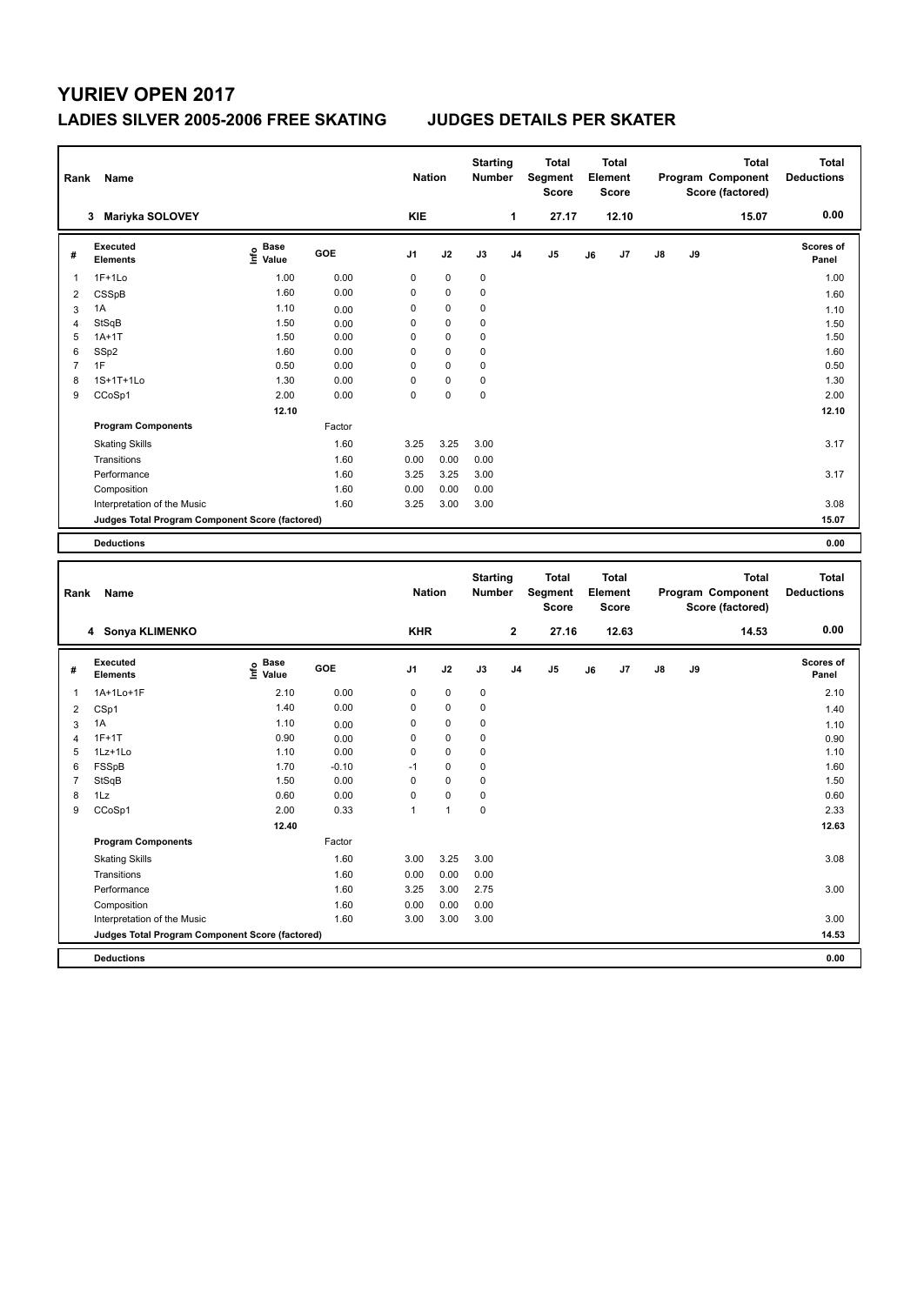**Program Components** 

### **LADIES SILVER 2005-2006 FREE SKATING JUDGES DETAILS PER SKATER**

| Rank           | Name                                            |                   |         | <b>Nation</b>  |              | <b>Starting</b><br>Number |                | <b>Total</b><br>Segment<br><b>Score</b> |    | <b>Total</b><br>Element<br>Score |    |    | <b>Total</b><br>Program Component<br>Score (factored) | <b>Total</b><br><b>Deductions</b> |
|----------------|-------------------------------------------------|-------------------|---------|----------------|--------------|---------------------------|----------------|-----------------------------------------|----|----------------------------------|----|----|-------------------------------------------------------|-----------------------------------|
|                | 5 Anna KOVALENKO                                |                   |         | <b>BTS</b>     |              |                           | 3              | 27.08                                   |    | 12.54                            |    |    | 14.54                                                 | 0.00                              |
| #              | Executed<br><b>Elements</b>                     | e Base<br>E Value | GOE     | J1             | J2           | J3                        | J <sub>4</sub> | J <sub>5</sub>                          | J6 | J7                               | J8 | J9 |                                                       | Scores of<br>Panel                |
| $\overline{1}$ | $1A+1T$                                         | 1.50              | 0.00    | $\mathbf 0$    | 0            | 0                         |                |                                         |    |                                  |    |    |                                                       | 1.50                              |
| 2              | CSSp1                                           | 1.90              | 0.17    | $\mathbf{1}$   | 0            | 0                         |                |                                         |    |                                  |    |    |                                                       | 2.07                              |
| 3              | 1F                                              | 0.50              | 0.00    | $\mathbf 0$    | $\mathbf 0$  | 0                         |                |                                         |    |                                  |    |    |                                                       | 0.50                              |
| $\overline{4}$ | 1A+1Lo+1F                                       | 2.10              | $-0.13$ | $-1$           | $-1$         | 0                         |                |                                         |    |                                  |    |    |                                                       | 1.97                              |
| 5              | FCCSpB                                          | 1.70              | 0.00    | 0              | 0            | 0                         |                |                                         |    |                                  |    |    |                                                       | 1.70                              |
| 6              | StSqB                                           | 1.50              | 0.00    | $\mathbf 0$    | $\mathbf 0$  | 0                         |                |                                         |    |                                  |    |    |                                                       | 1.50                              |
| $\overline{7}$ | 1F                                              | 0.50              | 0.00    | $\mathbf 0$    | $\mathbf 0$  | 0                         |                |                                         |    |                                  |    |    |                                                       | 0.50                              |
| 8              | 1Lz+1Lo                                         | 1.10              | 0.00    | $\mathbf 0$    | $\mathbf 0$  | 0                         |                |                                         |    |                                  |    |    |                                                       | 1.10                              |
| 9              | CCoSpB                                          | 1.70              | 0.00    | $\mathbf 0$    | $\mathbf 0$  | 0                         |                |                                         |    |                                  |    |    |                                                       | 1.70                              |
|                |                                                 | 12.50             |         |                |              |                           |                |                                         |    |                                  |    |    |                                                       | 12.54                             |
|                | <b>Program Components</b>                       |                   | Factor  |                |              |                           |                |                                         |    |                                  |    |    |                                                       |                                   |
|                | <b>Skating Skills</b>                           |                   | 1.60    | 3.25           | 3.00         | 3.25                      |                |                                         |    |                                  |    |    |                                                       | 3.17                              |
|                | Transitions                                     |                   | 1.60    | 0.00           | 0.00         | 0.00                      |                |                                         |    |                                  |    |    |                                                       |                                   |
|                | Performance                                     |                   | 1.60    | 3.00           | 3.00         | 3.00                      |                |                                         |    |                                  |    |    |                                                       | 3.00                              |
|                | Composition                                     |                   | 1.60    | 0.00           | 0.00         | 0.00                      |                |                                         |    |                                  |    |    |                                                       |                                   |
|                | Interpretation of the Music                     |                   | 1.60    | 3.00           | 2.75         | 3.00                      |                |                                         |    |                                  |    |    |                                                       | 2.92                              |
|                | Judges Total Program Component Score (factored) |                   |         |                |              |                           |                |                                         |    |                                  |    |    |                                                       | 14.54                             |
|                | <b>Deductions</b>                               |                   |         |                |              |                           |                |                                         |    |                                  |    |    |                                                       | 0.00                              |
|                |                                                 |                   |         |                |              |                           |                |                                         |    |                                  |    |    |                                                       |                                   |
|                |                                                 |                   |         |                |              | <b>Starting</b>           |                | <b>Total</b>                            |    | <b>Total</b>                     |    |    | <b>Total</b>                                          | <b>Total</b>                      |
| Rank           | Name                                            |                   |         | <b>Nation</b>  |              | <b>Number</b>             |                | <b>Segment</b><br><b>Score</b>          |    | Element<br><b>Score</b>          |    |    | Program Component<br>Score (factored)                 | <b>Deductions</b>                 |
|                | 6 Anastasiya RABYSHKO                           |                   |         | <b>KIE</b>     |              |                           | $\overline{7}$ | 26.74                                   |    | 12.87                            |    |    | 13.87                                                 | 0.00                              |
| #              | Executed<br><b>Elements</b>                     | e Base<br>⊆ Value | GOE     | J <sub>1</sub> | J2           | J3                        | J <sub>4</sub> | J <sub>5</sub>                          | J6 | J7                               | J8 | J9 |                                                       | Scores of<br>Panel                |
| 1              | FSSp1                                           | 2.00              | 0.17    | $\mathbf 0$    | $\mathbf{1}$ | 0                         |                |                                         |    |                                  |    |    |                                                       | 2.17                              |
| $\overline{2}$ | $1\mathsf{L}z$                                  | 0.60              | 0.00    | $\mathbf 0$    | 0            | 0                         |                |                                         |    |                                  |    |    |                                                       | 0.60                              |
| 3              | $1A+1T$                                         | 1.50              | 0.00    | $\mathbf 0$    | $\mathbf 0$  | 0                         |                |                                         |    |                                  |    |    |                                                       | 1.50                              |
| $\overline{4}$ | CCoSp1                                          | 2.00              | 0.00    | 0              | 0            | 0                         |                |                                         |    |                                  |    |    |                                                       | 2.00                              |
| 5              | 1F+1Lo+1T                                       | 1.40              | 0.00    | $\mathbf 0$    | 0            | 0                         |                |                                         |    |                                  |    |    |                                                       | 1.40                              |
| 6              | StSqB                                           | 1.50              | 0.00    | $\mathbf 0$    | $\mathbf 0$  | 0                         |                |                                         |    |                                  |    |    |                                                       | 1.50                              |
| $\overline{7}$ | $1F+1Lo$                                        | 1.00              | 0.00    | $\Omega$       | $\Omega$     | 0                         |                |                                         |    |                                  |    |    |                                                       | 1.00                              |

8 1A 1.10 0.00 0 0 0 1.10 9 SSp2 1.60 0.00 0 0 0 0 0 1.60 1.60

Factor

Transitions 1.60 0.00 0.00 0.00

Composition 1.60 0.00 0.00 0.00

Skating Skills 3.00 3.00 2.75 1.60 2.92

Performance 2.92 2.92 2.92 1.60 3.00 3.00 2.75

Interpretation of the Music 2.83 2.83 2.93 2.75 2.75 2.75 2.75 2.83 2.83 2.83 2.83

**Deductions 0.00 Judges Total Program Component Score (factored) 13.87**

 **12.70 12.87**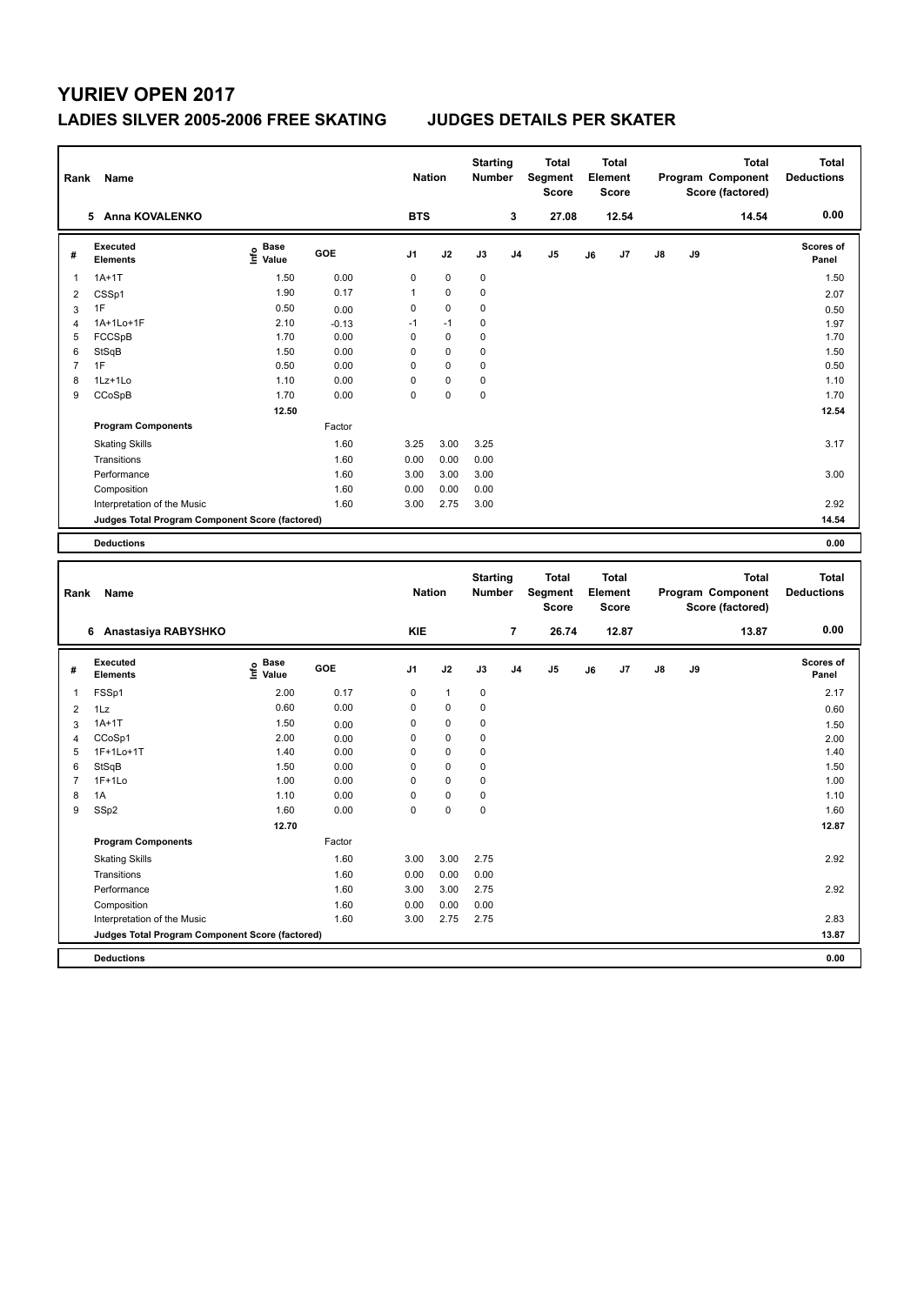### **LADIES SILVER 2005-2006 FREE SKATING JUDGES DETAILS PER SKATER**

| Rank           | Name                                            |                              |              | <b>Nation</b>  |              | <b>Starting</b><br><b>Number</b> |                | <b>Total</b><br>Segment<br><b>Score</b> |    | <b>Total</b><br>Element<br>Score        |    |    | <b>Total</b><br>Program Component<br>Score (factored) | <b>Total</b><br><b>Deductions</b> |
|----------------|-------------------------------------------------|------------------------------|--------------|----------------|--------------|----------------------------------|----------------|-----------------------------------------|----|-----------------------------------------|----|----|-------------------------------------------------------|-----------------------------------|
|                | 7 Dar'ya KOZLOVSKAYA                            |                              |              | <b>KIE</b>     |              |                                  | 6              | 24.06                                   |    | 8.97                                    |    |    | 15.59                                                 | 0.50                              |
| #              | <b>Executed</b><br><b>Elements</b>              | <b>Base</b><br>١nf٥<br>Value | GOE          | J <sub>1</sub> | J2           | J3                               | J <sub>4</sub> | J <sub>5</sub>                          | J6 | J7                                      | J8 | J9 |                                                       | <b>Scores of</b><br>Panel         |
| 1              | $1A+1T$                                         | 1.50                         | 0.00         | 0              | $\mathbf 0$  | $\mathbf 0$                      |                |                                         |    |                                         |    |    |                                                       | 1.50                              |
| $\overline{2}$ | 1F                                              | 0.50                         | 0.00         | $\Omega$       | $\mathbf 0$  | 0                                |                |                                         |    |                                         |    |    |                                                       | 0.50                              |
| 3              | SSp2                                            | 1.60                         | 0.17         | 0              | $\mathbf{1}$ | 0                                |                |                                         |    |                                         |    |    |                                                       | 1.77                              |
| $\overline{4}$ | StSqB                                           | 1.50                         | 0.00         | 0              | $\mathbf 0$  | $\mathbf 0$                      |                |                                         |    |                                         |    |    |                                                       | 1.50                              |
| 5              | 1Lz                                             | 0.60                         | 0.00         | 0              | $\mathbf 0$  | $\mathbf 0$                      |                |                                         |    |                                         |    |    |                                                       | 0.60                              |
| 6              | 1A                                              | 1.10                         | 0.00         | $\Omega$       | $\mathbf 0$  | 0                                |                |                                         |    |                                         |    |    |                                                       | 1.10                              |
| $\overline{7}$ | CCoSp1                                          | 2.00                         | 0.00         | $\Omega$       | $\Omega$     | $\mathbf 0$                      |                |                                         |    |                                         |    |    |                                                       | 2.00                              |
|                |                                                 | 8.80                         |              |                |              |                                  |                |                                         |    |                                         |    |    |                                                       | 8.97                              |
|                | <b>Program Components</b>                       |                              | Factor       |                |              |                                  |                |                                         |    |                                         |    |    |                                                       |                                   |
|                | <b>Skating Skills</b>                           |                              | 1.60         | 3.25           | 3.25         | 2.75                             |                |                                         |    |                                         |    |    |                                                       | 3.08                              |
|                | Transitions                                     |                              | 1.60         | 0.00           | 0.00         | 0.00                             |                |                                         |    |                                         |    |    |                                                       |                                   |
|                | Performance                                     |                              | 1.60         | 3.50           | 3.50         | 3.00                             |                |                                         |    |                                         |    |    |                                                       | 3.33                              |
|                | Composition                                     |                              | 1.60         | 0.00           | 0.00         | 0.00                             |                |                                         |    |                                         |    |    |                                                       |                                   |
|                | Interpretation of the Music                     |                              | 1.60         | 3.50           | 3.50         | 3.00                             |                |                                         |    |                                         |    |    |                                                       | 3.33                              |
|                | Judges Total Program Component Score (factored) |                              |              |                |              |                                  |                |                                         |    |                                         |    |    |                                                       | 15.59                             |
|                |                                                 |                              |              |                |              |                                  |                |                                         |    |                                         |    |    |                                                       |                                   |
|                | <b>Deductions</b>                               |                              | Falls: -0.50 |                |              |                                  |                |                                         |    |                                         |    |    |                                                       | $-0.50$                           |
| Rank           | Name                                            |                              |              | <b>Nation</b>  |              | <b>Starting</b><br><b>Number</b> |                | Total<br>Segment<br><b>Score</b>        |    | <b>Total</b><br>Element<br><b>Score</b> |    |    | <b>Total</b><br>Program Component<br>Score (factored) | <b>Total</b><br><b>Deductions</b> |
|                | 8 Anna KLIMYUK                                  |                              |              | <b>HRS</b>     |              |                                  | 4              | 21.47                                   |    | 9.07                                    |    |    | 12.40                                                 | 0.00                              |
| #              | <b>Executed</b><br><b>Elements</b>              | <b>Base</b><br>۴ů<br>Value   | <b>GOE</b>   | J <sub>1</sub> | J2           | J3                               | J4             | J <sub>5</sub>                          | J6 | J7                                      | J8 | J9 |                                                       | <b>Scores of</b><br>Panel         |
| 1              | 1A<                                             | 0.80<br>$\,<\,$              | $-0.53$      | $-3$           | $-3$         | $-2$                             |                |                                         |    |                                         |    |    |                                                       | 0.27                              |
|                |                                                 |                              |              |                |              |                                  |                |                                         |    |                                         |    |    |                                                       |                                   |

| Ŧ | Elements                                        | ٤<br>Value                       |         | . .  |      |             |  | υu | <br> | <br>Panel |
|---|-------------------------------------------------|----------------------------------|---------|------|------|-------------|--|----|------|-----------|
|   | 1A<                                             | 0.80<br>$\overline{\phantom{a}}$ | $-0.53$ | $-3$ | $-3$ | $-2$        |  |    |      | 0.27      |
| 2 | 1Lz                                             | 0.60                             | 0.00    | 0    | 0    | $\mathbf 0$ |  |    |      | 0.60      |
| 3 | 1F+1T+1Lo                                       | 1.40                             | 0.00    | 0    | 0    | 0           |  |    |      | 1.40      |
| 4 | FSSp1                                           | 2.00                             | $-0.20$ | 0    | $-1$ | $-1$        |  |    |      | 1.80      |
| 5 | StSqB                                           | 1.50                             | $-0.30$ | $-1$ | $-1$ | $-1$        |  |    |      | 1.20      |
| 6 | SSpB                                            | 1.10                             | $-0.10$ | 0    | $-1$ | 0           |  |    |      | 1.00      |
|   | $1S+1T$                                         | 0.80                             | 0.00    | 0    | 0    | 0           |  |    |      | 0.80      |
| 8 | 1Lo                                             | 0.50                             | $-0.10$ | $-1$ | $-1$ | $-1$        |  |    |      | 0.40      |
| 9 | CCoSpB                                          | 1.70                             | $-0.10$ | 0    | $-1$ | $\mathbf 0$ |  |    |      | 1.60      |
|   |                                                 | 10.40                            |         |      |      |             |  |    |      | 9.07      |
|   | <b>Program Components</b>                       |                                  | Factor  |      |      |             |  |    |      |           |
|   | <b>Skating Skills</b>                           |                                  | 1.60    | 2.50 | 2.50 | 2.50        |  |    |      | 2.50      |
|   | Transitions                                     |                                  | 1.60    | 0.00 | 0.00 | 0.00        |  |    |      |           |
|   | Performance                                     |                                  | 1.60    | 2.75 | 2.75 | 2.50        |  |    |      | 2.67      |
|   | Composition                                     |                                  | 1.60    | 0.00 | 0.00 | 0.00        |  |    |      |           |
|   | Interpretation of the Music                     |                                  | 1.60    | 2.50 | 2.50 | 2.75        |  |    |      | 2.58      |
|   | Judges Total Program Component Score (factored) |                                  |         |      |      |             |  |    |      | 12.40     |
|   | <b>Deductions</b>                               |                                  |         |      |      |             |  |    |      | 0.00      |

< Under-rotated jump